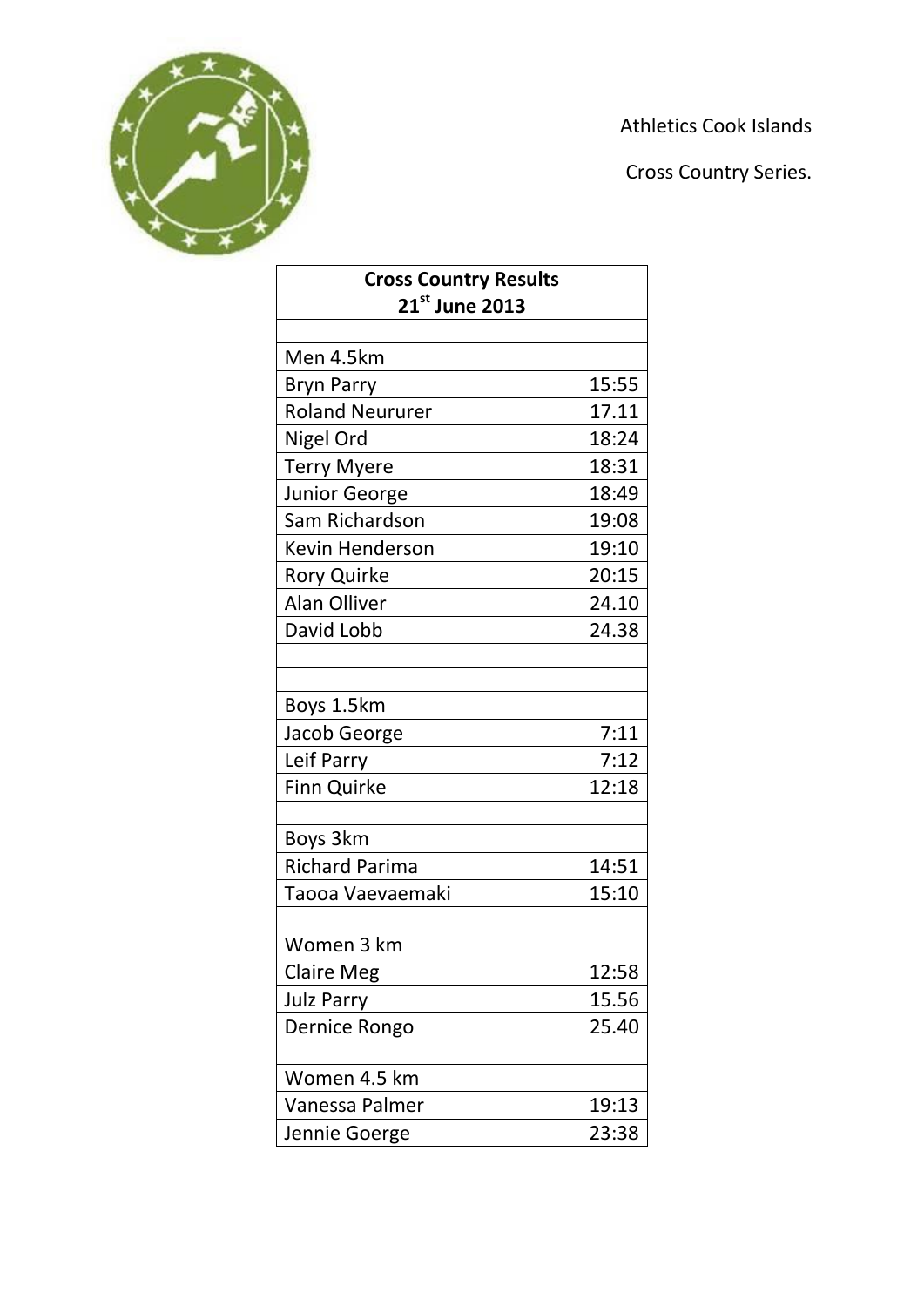| <b>Cross Country Results Matavera Thursday</b><br>27 <sup>th</sup><br><b>June 2013</b> |       |    |
|----------------------------------------------------------------------------------------|-------|----|
| Open Women                                                                             |       |    |
| Jenny George                                                                           | 21.5  | 4k |
| Karlene Pynenburg                                                                      | 23.07 | 4k |
| Janice Moore                                                                           | 33.44 | 6k |
|                                                                                        |       |    |
| <b>Secondary School</b>                                                                |       |    |
| <b>Boys</b>                                                                            |       |    |
|                                                                                        |       |    |
| <b>Richard Parima</b>                                                                  | 24.35 | 4k |
| Taoa Vaevaemaki                                                                        | 24.36 | 4k |
| <b>Primary School Boys</b>                                                             |       |    |
|                                                                                        |       |    |
| Jacob George                                                                           | 11    | 2k |
| <b>Finn Quake</b>                                                                      | 13.04 | 2k |
| Lief Parry                                                                             | 14.09 | 2k |
|                                                                                        |       |    |
| <b>Masters</b>                                                                         |       |    |
|                                                                                        |       |    |
| David Lobb                                                                             | 23.11 | 4k |
| <b>Kevin Henderson</b>                                                                 | 27.26 | 6k |
| Open Men                                                                               |       |    |
|                                                                                        |       |    |
| Stephen Atkinson                                                                       | 23.11 | 4k |
|                                                                                        |       |    |
| <b>Bryn Parry</b>                                                                      | 26.12 | 6k |
| <b>Terry Meyer</b>                                                                     | 28.41 | 6k |
| Jacob Pynenburg                                                                        | 19.08 | 3k |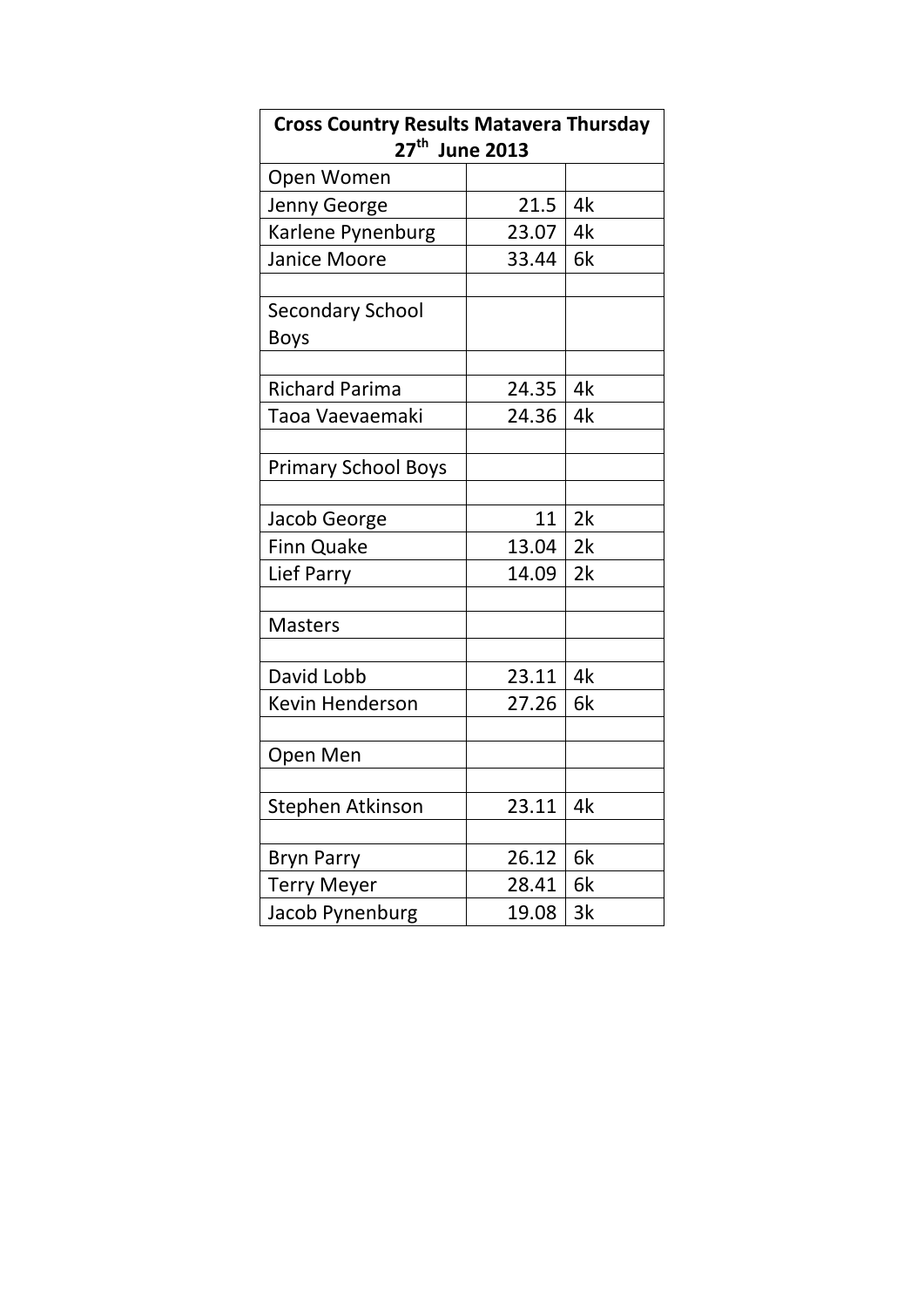# **Cross Country Results 4 th July 2013**

### **MALE CATERGORY:**

**Juniors (2k)**

1<sup>st</sup>-Leif Parry 9yrs 10:10s 2<sup>nd</sup> – Blake Parry 7yrs 11.12s 3<sup>rd</sup> –AJ Mataio 6yrs 11:17s 4 th –Tiger Teremoana 6yrs 12:05s **Secondary (4k)** 1st -Richard Parima 15yrs 17:33s 2<sup>nd</sup>- Taoa Vaevaemaki 13yrs 20:34s

**(6k)**

1st –Bryn Parry 21:56s 2<sup>nd</sup> -Rolland Neurer 22:31s 3<sup>rd</sup> -Nigel Ord 23: 33s 4<sup>th</sup> Terry Meyer 23:47s 5<sup>th</sup> –Rys Woodger 25:42s 6 th –Allan Oliver 30:43s

#### **MASTERS**

1st-Geoff Stoddart 28:11s 2<sup>nd</sup> -David Lobb 31:06s **(4k)** 1st- Andy Olah Slacker 19:20s

### **FEMALE CATEGORY:**

**Juniors (2k)** 1st -Willow Parry 12:17s **(4k)** 1st Julz Parry 22:50s **MASTERS** 1 st –Bernie Raffe 23:53s **(6k)** 1st - Vanessa Palmer Woodger 25:43s 2<sup>nd</sup> –Janice Moore 29:29s